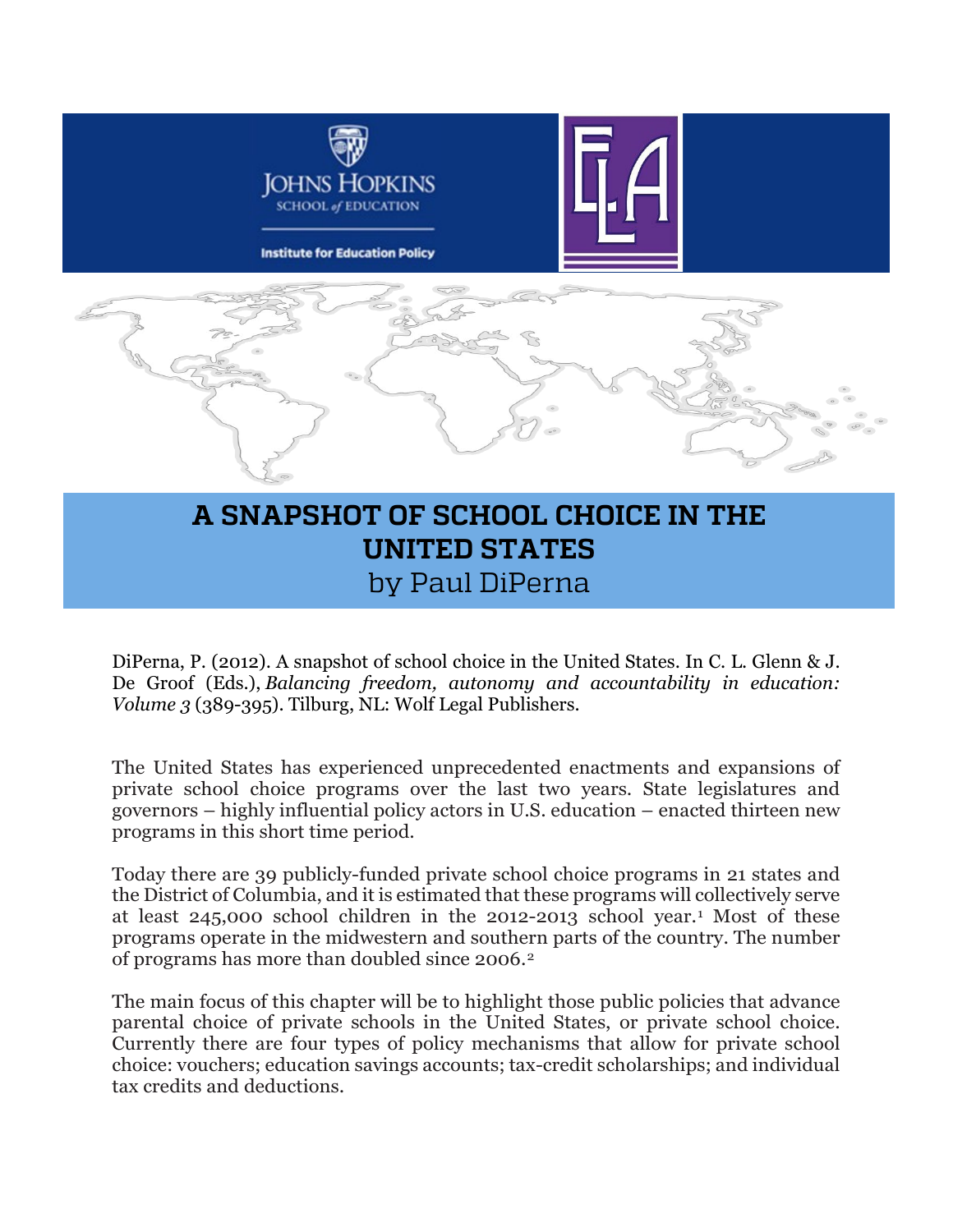Other mechanisms for school choice exist within public school systems, which will be briefly described near the end of this brief overview. These policies establish public charter schools and open enrollment programs. Virtual schools (sometimes called "cyber schools") emerged in the 1990s and may operate within either a private school choice or public school choice framework. We also briefly define and describe the current state of virtual schools.

#### *Vouchers*

Education vouchers (commonly referred to as "school vouchers" in the United States) give parents the option of sending their children to the school of their choice, whether that school is public or private, including both religious and non-religious schools. Tax dollars typically expended by state government or a public school district are reallocated to parents in the form of a "school voucher" to pay partial or full tuition for their child's school. Milton Friedman, a Nobel Laureate economist, first proposed this original concept of "school choice" for U.S. education nearly 60 years ago.[3](#page-7-2)

For the coming school year, 18 voucher programs will serve around 100,000 students. Most voucher programs have limits on student eligibility, based on household income, residential location, or if the child is disabled or has special needs. Over the last decade, the number of children using special-needs vouchers has grown by more than 400 percent (from roughly 5,000 students to 26,000 students). The number of students using vouchers based on other factors has grown by more than 250 percent since 2000 (from roughly 19,000 students to 67,000 students).<sup>[4](#page-7-3)</sup>

Some new programs have the potential to become very large in scale. More than 500,000 students are eligible to qualify for a voucher in the state of Indiana. This program is entering its second year in 2012-2013 and projects to enroll about 10,000 students. More than 250,000 students are now eligible for school vouchers in Louisiana. These two voucher programs are the most expansive policies to date supporting school choice in the United States.

#### *Education savings accounts (ESAs)*

A close cousin to vouchers are education savings accounts ("ESAs", hereafter). ESAs allow parents to withdraw their child from a public district or charter school, and receive a payment into a government-authorized savings account with restricted, but multiple uses. Parents can then use these funds to pay for private school tuition,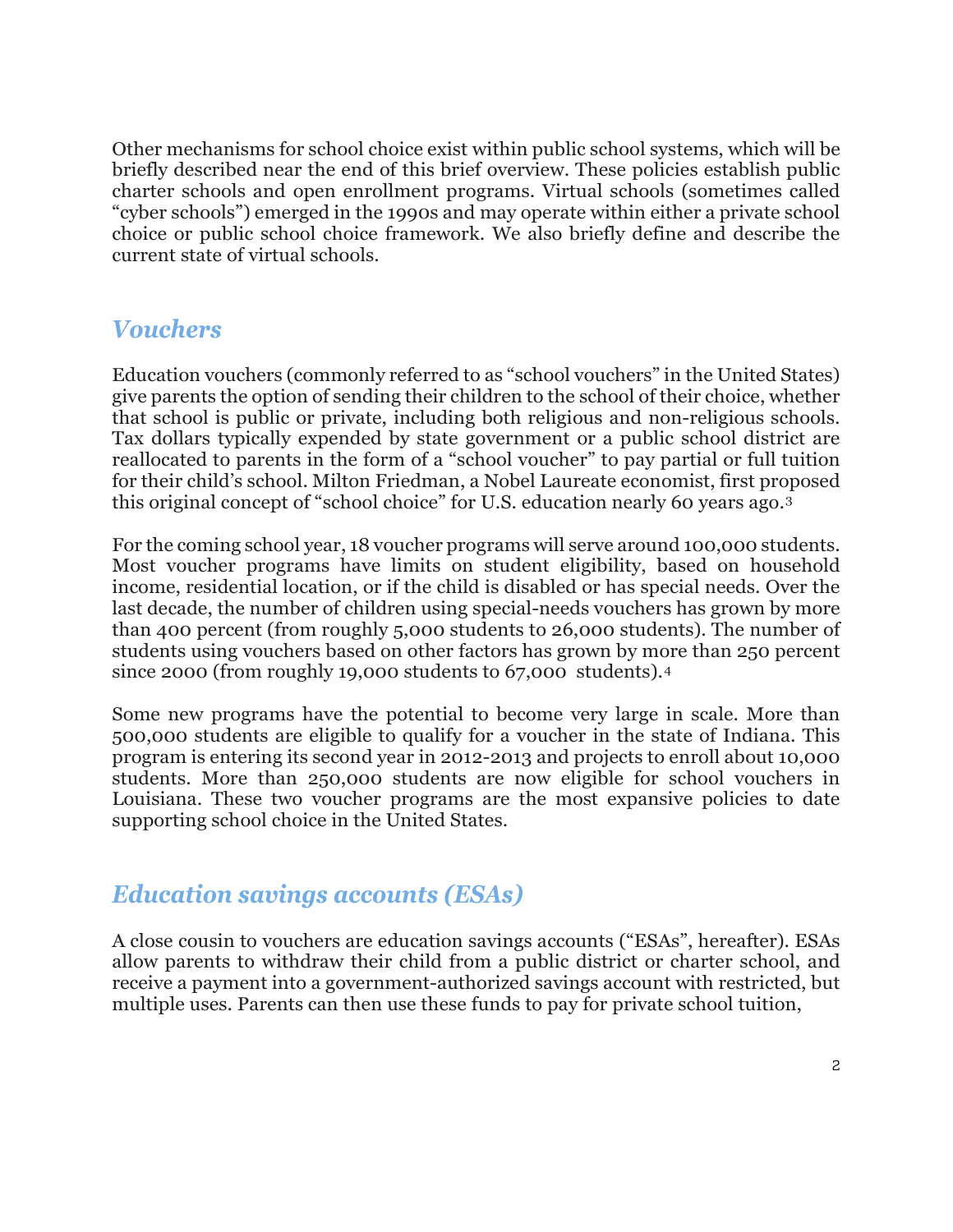online education programs, private tutoring or saving for future college expenses. ESAs are a new school choice policy innovation.

Arizona, so far, is the only state to enact an ESA program. The ESA law bases eligibility on one of three considerations: the child has special needs; a child's parent is a member of the military; or the child attends a public school that is doing poorly within the state's accountability system.

#### *Tax-credit scholarships*

Since the late 1990s, some U.S. states have been issuing tax credits to individuals and businesses if they contribute money to nonprofit organizations that distribute private school scholarships.[5](#page-7-4) Such a public policy supports what are commonly referred to as "tax-credit scholarships." Anyone may start a nonprofit "scholarship granting organization" (SGO). Some states require that students meet certain income or other demographic criteria to be eligible for scholarships.

In the 2012-2013 school year, 14 tax-credit scholarships will serve an estimated 145,000 school children in 11 states. The largest (and oldest) programs operate in Arizona, Pennsylvania, and Florida. Louisiana, New Hampshire, and Virginia enacted tax-credits scholarship policies in 2012, and these states will be implementing the newest programs in the country.[6](#page-7-5)

#### *Individual tax credits and deductions*

Parents can receive a tax credit or tax deduction from government income taxes for approved educational expenses. This usually includes private school tuition as well as books, supplies, computers, tutors, and transportation. Even when tuition is not eligible for the credit or deduction, these programs still make school choice easier for parents because they relieve the burden of non-tuition expenses at private schools. Some programs restrict the income level of eligible recipients or the amount they can claim.

Currently, there are six individual tax credit/deduction programs in the United States. Iowa and Minnesota launched the earliest of these programs decades ago. At least a few hundred thousand U.S. taxpayers (in these six states) participate in any given year. In 2011, North Carolina enacted the most generous individual tax credit program that refunds up to \$6,000 to families having children with disabilities or other special needs.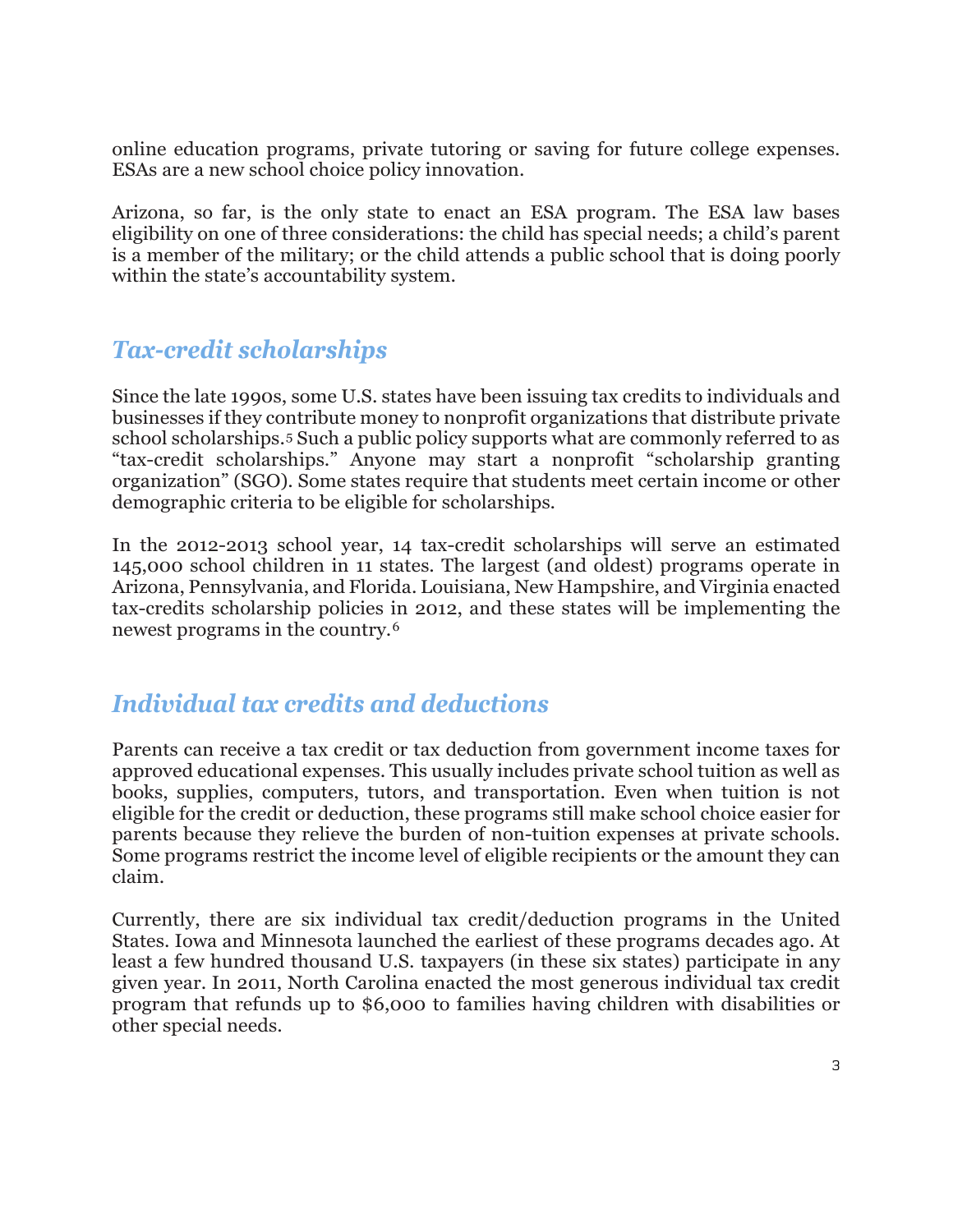In the following section, we briefly describe other school choice options that exist *within the traditional funding arrangements involving U.S. public schools.*

### *Public charter schools*

Charter schools are independent public schools that are exempt from many state and local rules and regulations in exchange for increased financial and academic accountability. These largely autonomous public schools are typically required to adhere to state-based standards and to administer state-approved assessments and testing programs.

The first public charter school opened in Minnesota in 1992, and thousands more have opened in the last twenty years. As of 2012, 41 states and the District of Columbia, have charter school laws. There are approximately 1.7 million students attending more than 5,400 charter schools in the United States. The regulations and funding of charter schools vary from state to state.[7](#page-7-6)

#### *Public magnet schools*

The United States Department of Education (USDOE) defines "magnet schools" as a public school "that offers a special curriculum capable of attracting substantial numbers of students of different racial backgrounds.["8](#page-7-7) According to USDOE, more than 2,700 magnet schools were operating during the 2010-2011 school year, serving about 2,000,000 students, nearly two-thirds of whom are African American, Latino, or other non-white race/ethnicity.[9](#page-7-8) Magnet Schools of America, a nonprofit membership association, states there are more than 3,500 magnet schools in the United States.[10](#page-7-9) These public schools of choice are typically found in large urban school districts such as Chicago, New York City, and Los Angeles.

#### *Open enrollment*

Generally, open enrollment policies are implemented by state governments and public school districts, allowing a student to transfer from one public school to another public school within the same school district or nearby school district. The Education Commission of the States (ECS) defines and summarizes open enrollment in the United States: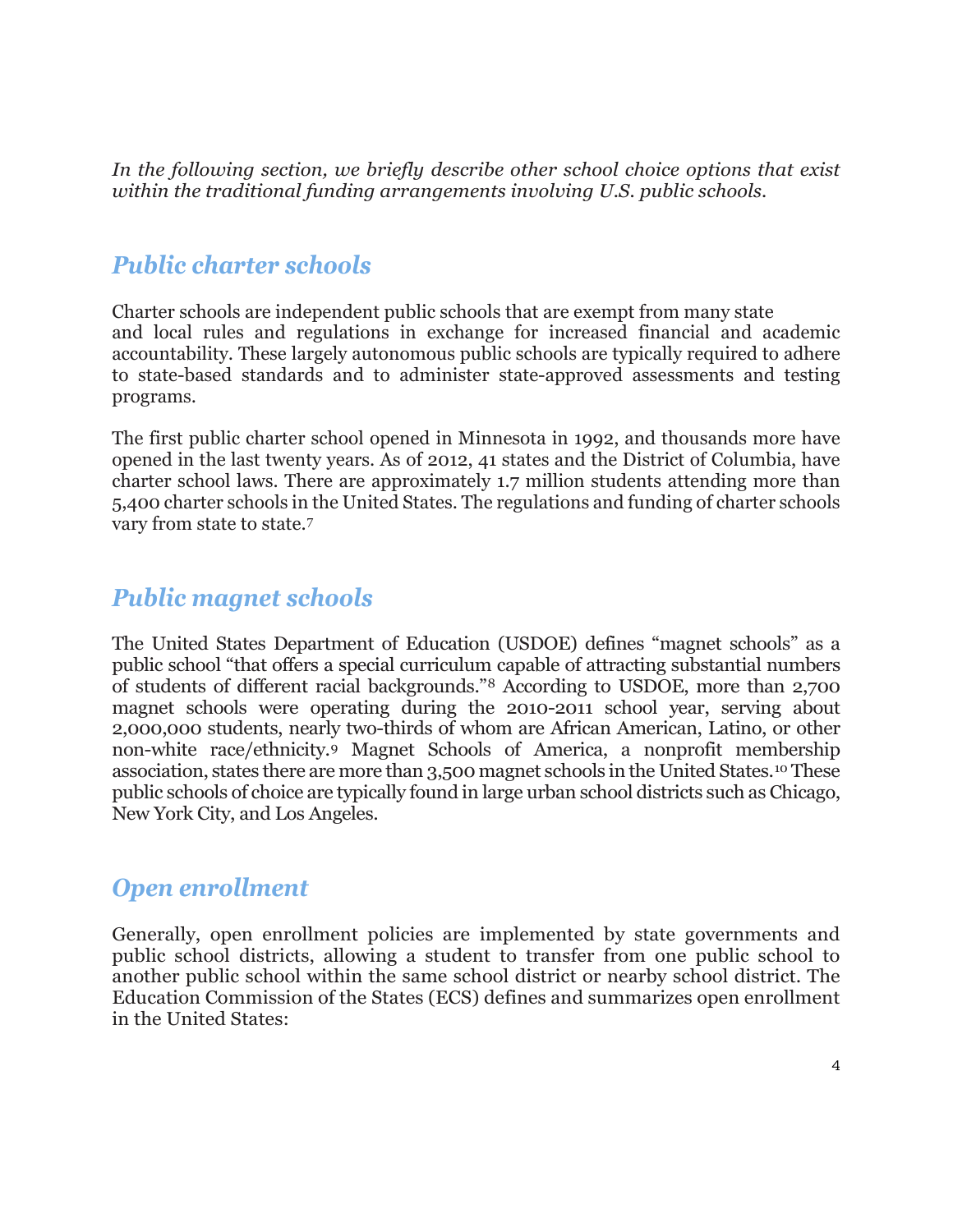There are two basic types of open-enrollment policies in place in the states — intradistrict and interdistrict. Intradistrict open-enrolment policies allow a student to transfer to another school within his or her school district. Interdistrict open-enrollment policies allow a student to transfer to a school outside his or her home district, but often require both the sending district and the receiving district to agree to participate.

Open-enrollment policies are either mandatory or voluntary in nature, depending on the state. Mandatory policies require districts to participate in the program, often depending on the availability of space. Voluntary policies allow districts to choose whether to participate, again often depending on available space.[11](#page-7-10)

According to ECS, 47 states have some form of open enrollment policy in place. Alabama, Maryland, North Carolina, and the District of Columbia do not allow intradistrict or interdistrict public school choice.

## *Virtual schools and digital learning*

Virtual schools (sometimes called "online schools" or "cyber schools") can be run publicly or privately, allowing students to work with their curriculum and teachers over the internet—in combination with, or in place of, traditional classroom learning. In some states, online schools must have a brick-and-mortar location where children go to receive online instruction. In other states, online instruction can be done from home. Over the last ten years, public policies have been established to allow for course enrollment ("course choice") as well as school choice.<sup>[12](#page-7-11)</sup>

According to the International Association for K–12 Online Learning (iNACOL):

There are now 30 states with full-time, multi-district schools that enrolled an estimated total of 250,000 students in 2010-2011, an annual increase of 25 percent. Maine, Indiana, and Tennessee are among the states that have, in the last two years, changed their laws to allow full-time online schools for the first time, or to allow significant growth in them.

While 40 states have a state virtual school or similar state-led initiative, these programs are increasingly falling into two divergent categories: those that are sustainably funded at a level to have a real impact on their states, and those that do not have a level of reliable support. States in the former category include Florida, North Carolina, Michigan, Montana, Idaho, and Alabama.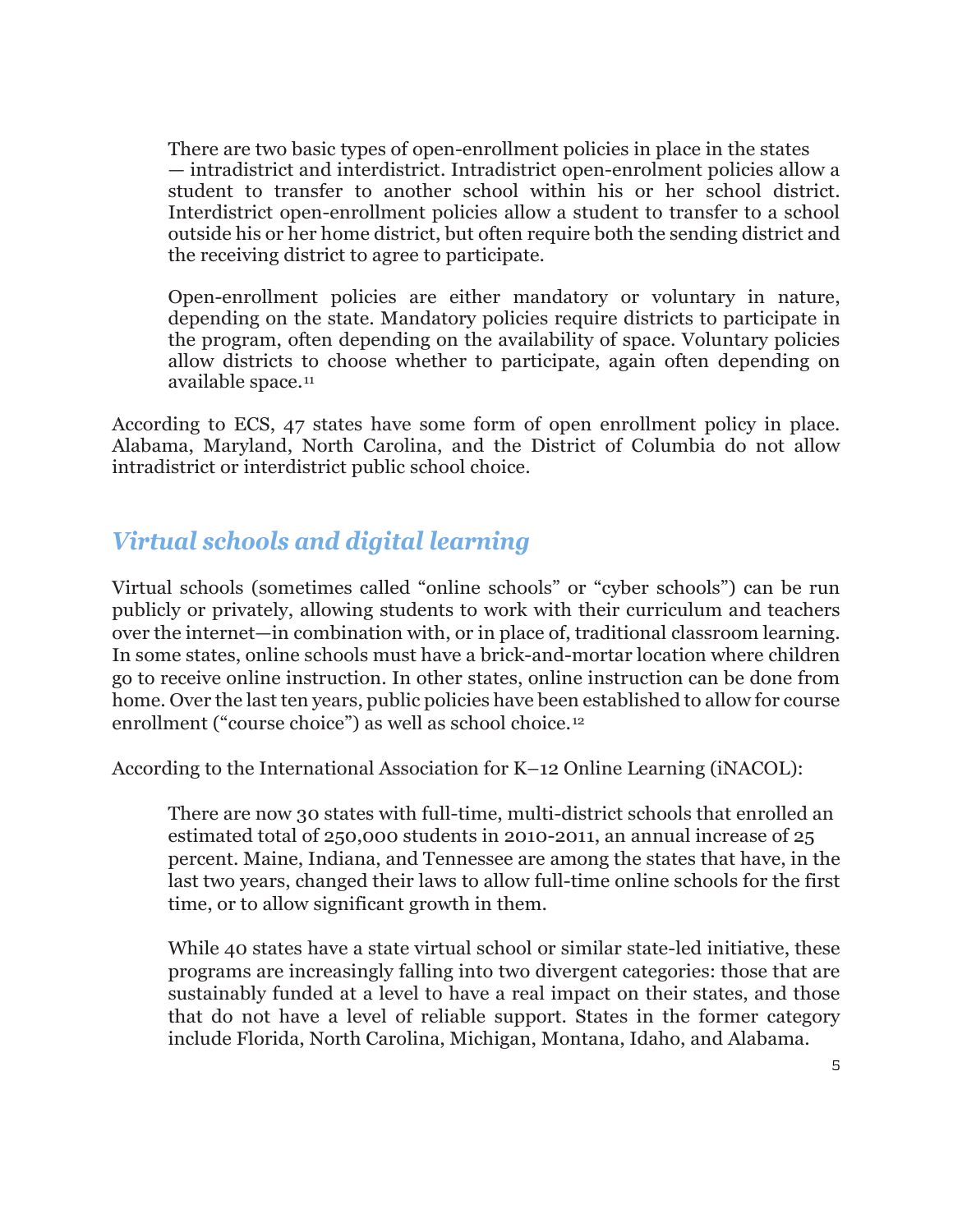Other state programs are in decline, mostly due to funding cuts. These include programs in Maryland, Missouri, and California. Nonetheless, all state virtual schools together accounted for 536,000 course enrollments (one student taking one semester-long course) in 2010-2011, an annual increase of 19 percent.

In 2011, Florida, Utah, Idaho, Ohio, and Wisconsin were among the states passing new online learning laws that will change the education landscape in those states in coming years.[13](#page-8-0)

Broad public support and positive school choice outcomes may provide motivation for new policy proposals.

U.S. public opinion appears to be solidly supportive of vouchers, tax-credit scholarships, ESAs, and charter schools.[14](#page-8-1) Survey research can detect shifts in public opinion and levels of demand. The 2011 Education Next/Harvard survey reported a jump in support for education vouchers. In their article explaining the annual survey's findings, the authors conclude:

On many questions of education policy, opinion has not changed materially over the past year... Only when external events require a rethinking of their position are they inclined to alter their views. For that reason, we find it to be of some significance that over the course of the past year the public has become much more supportive of school vouchers.[15](#page-8-2)

Increasingly, school choice legislation is being supported by politicians, no matter their political party. Republicans are still more likely to sponsor legislation and push private school choice proposals, but Democrats are increasingly able to find political cover and reinforcement in the growing body of school choice research on student learning, competitive effects, and financial impacts. Ten out of eleven randomized field trial studies, the gold standard in the social sciences, have found statistically significant academic outcomes among some or all students who use school vouchers. Greg Forster, a colleague of mine, recently reviewed the empirical research on "competitive effects" and concluded that 19 of 20 studies have shown school voucher programs improving the academic performance at nearby regular public schools. Effects are small to moderate in most of these studies, which is reasonable since the programs are all currently small or thinly dispersed within a K-12 student population. No high-quality study has found a negative impact on student learning among voucher participants or impacted public schools.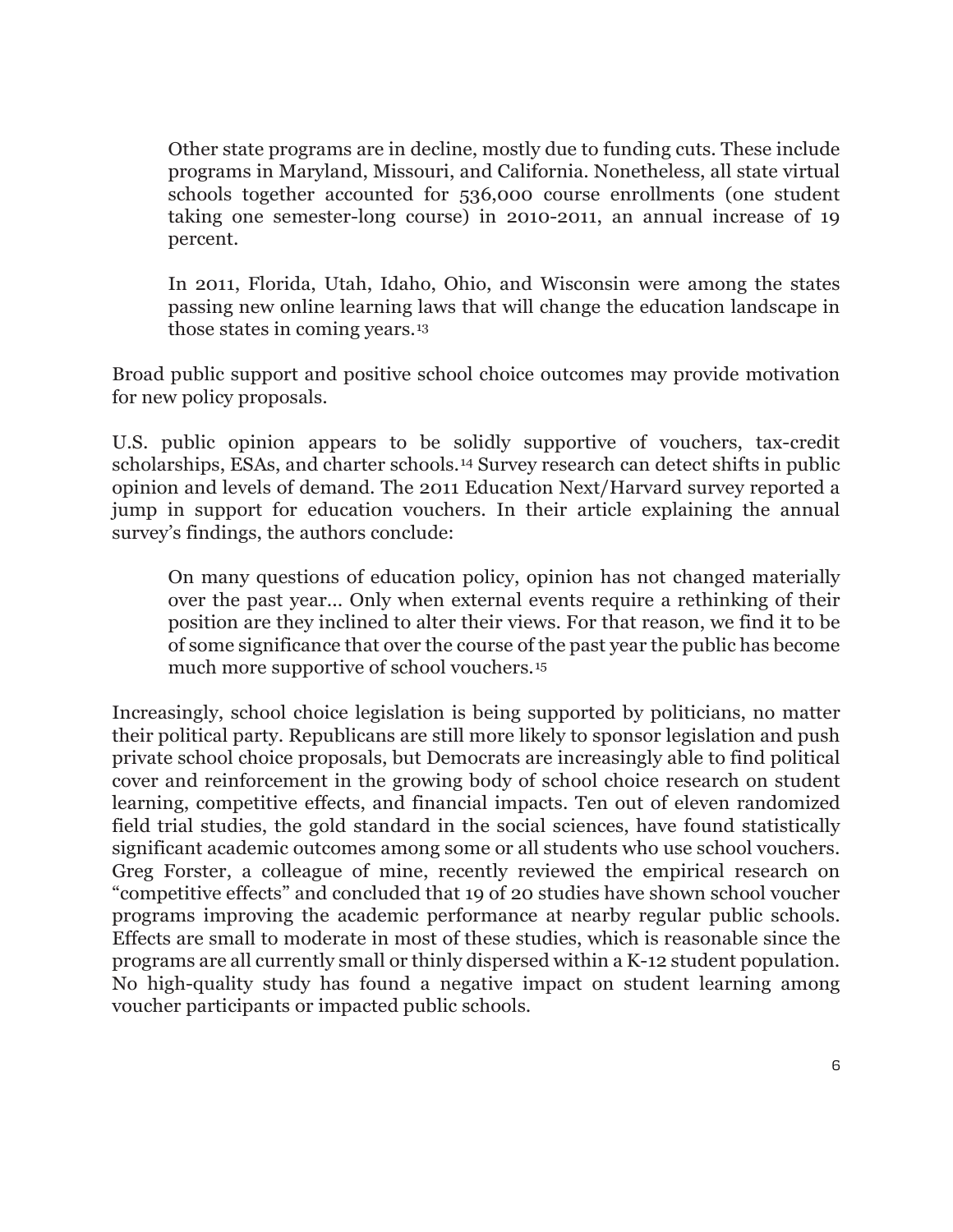In light of the volatile economic conditions and increasing calls for government funding austerity, fiscal evaluations of existing school choice programs have become compelling support vehicles to advance private school choice policies. In a recent analysis of the Milwaukee Parental Choice Program, Robert Costrell estimates the overall annual fiscal benefit from the program reached \$46.7 million in 2010.[16](#page-8-3) The Florida Legislature's Office of Program Policy Analysis and Government Accountability reported that the Florida Tax Credit Scholarship Program saved taxpayers about \$36.2 million in 2009 alone.[17](#page-8-4) In the first year of its school voucher program, the State of Indiana returned \$4 million to local school districts because of costs savings.

What can a policymaker do with these savings? These funds can be deposited into a state's rainy day fund, invested in infrastructure, applied to chronically stressed out programs (such as Medicaid, state unemployment insurance, unfunded public pensions), or returned to taxpayers as a rebate. There is evidence that private school choice programs offer fiscal flexibility for policymakers.

The public salience and research evidence appear to be reshaping politics and policy in state legislatures around the country. The Friedman Foundation for Educational Choice has estimated 130 school choice bills were introduced in state legislative sessions in 2011. That nearly doubled the legislative activity of 2010, and still represented a 34 percent increase in the number school choice proposals compared to 2009, the previous off-election year.[18](#page-8-5)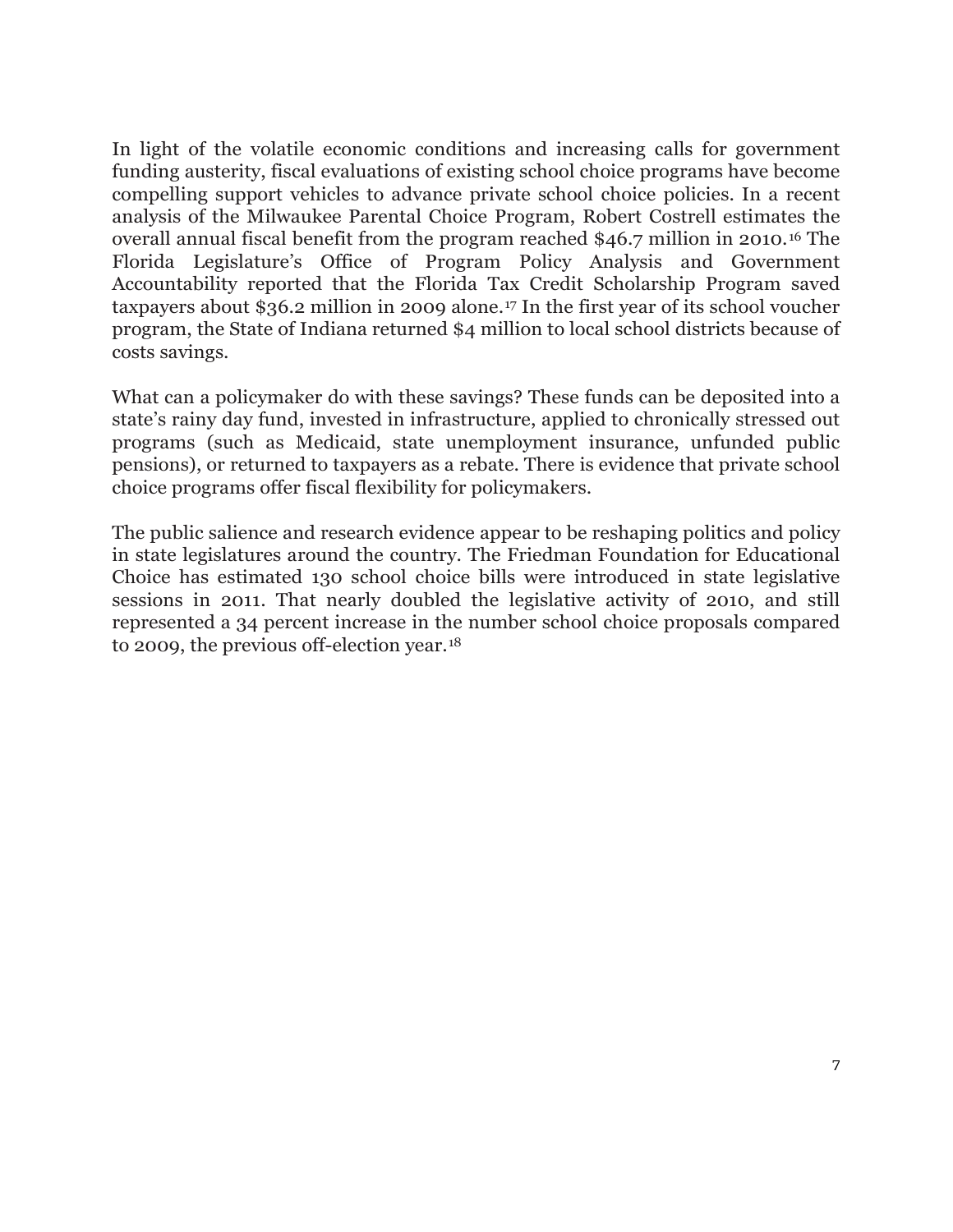#### *Endnotes*

- <span id="page-7-0"></span><sup>1</sup> For complete program profiles and descriptions, see Paul DiPerna and Jeff Reed, ed., *2013 ABCs of School Choice*, (Indianapolis, IN: Friedman Foundation for Educational Choice, 2013). Available online: [www.edchoice.org](http://www.edchoice.org/)
- <span id="page-7-1"></span><sup>2</sup> In 2006, there were 18 private school choice programs. The 2012-2013 participation estimates provided by the Friedman Foundation for Educational Choice. Contact Paul DiPerna, [paul@edchoice.org,](mailto:paul@edchoice.org) for more information.
- <span id="page-7-2"></span><sup>3</sup> MiltonFriedman, "TheRoleofGovernmentinEducation,"*EconomicsandthePublic Interest (1955).*
- <span id="page-7-3"></span><sup>4</sup> Participation estimates provided by the Friedman Foundation for Educational Choice. Contact Paul DiPerna, [paul@edchoice.org,](mailto:paul@edchoice.org) for more information.
- <span id="page-7-4"></span><sup>5</sup> A "tax credit" allows an individual or business to reduce the final amount of a tax owed to government.
- <span id="page-7-5"></span><sup>6</sup> Participation estimates provided by the Friedman Foundation for Educational Choice. Contact Paul DiPerna, [paul@edchoice.org,](mailto:paul@edchoice.org) for more information.
- <span id="page-7-6"></span><sup>7</sup> We recommended the following sources for additional information about charter schools: National Alliance for Public Charter Schools, [www.publiccharters.org](http://www.publiccharters.org/) The Center for Education Reform (CER), [www.edreform.com](http://www.edreform.com/)
- <span id="page-7-7"></span><sup>8</sup> United States Department of Education, *Magnet Schools Assistance Fund*, (Part C. SEC.5302). Definition.Available online: www2.ed.gov/policy/elsec/leg/esea02/pg65.html
- <span id="page-7-8"></span><sup>9</sup> This is a low range estimate because the USDOE report does not include counts of magnet schools in four states: Arizona, Massachusetts, New Jersey, and New Mexico. See nces.ed.gov/pubs2012/pesschools10/tables/table\_02.asp#r2

<span id="page-7-9"></span><sup>10</sup> See [www.magnet.edu](http://www.magnet.edu/)

 $\overline{a}$ 

<span id="page-7-10"></span><sup>11</sup> See [www.ecs.org/html/issue.asp?issueid=22&subIssueID=326](http://www.ecs.org/html/issue.asp?issueid=22&subIssueID=326)

<span id="page-7-11"></span><sup>12</sup> We recommended the following sources for additional information about virtual schools and digital learning: International Association for K–12 Online Learning, [www.inacol.org](http://www.inacol.org/) Connections Academy, [www.connectionsacademy.com](http://www.connectionsacademy.com/) K12,